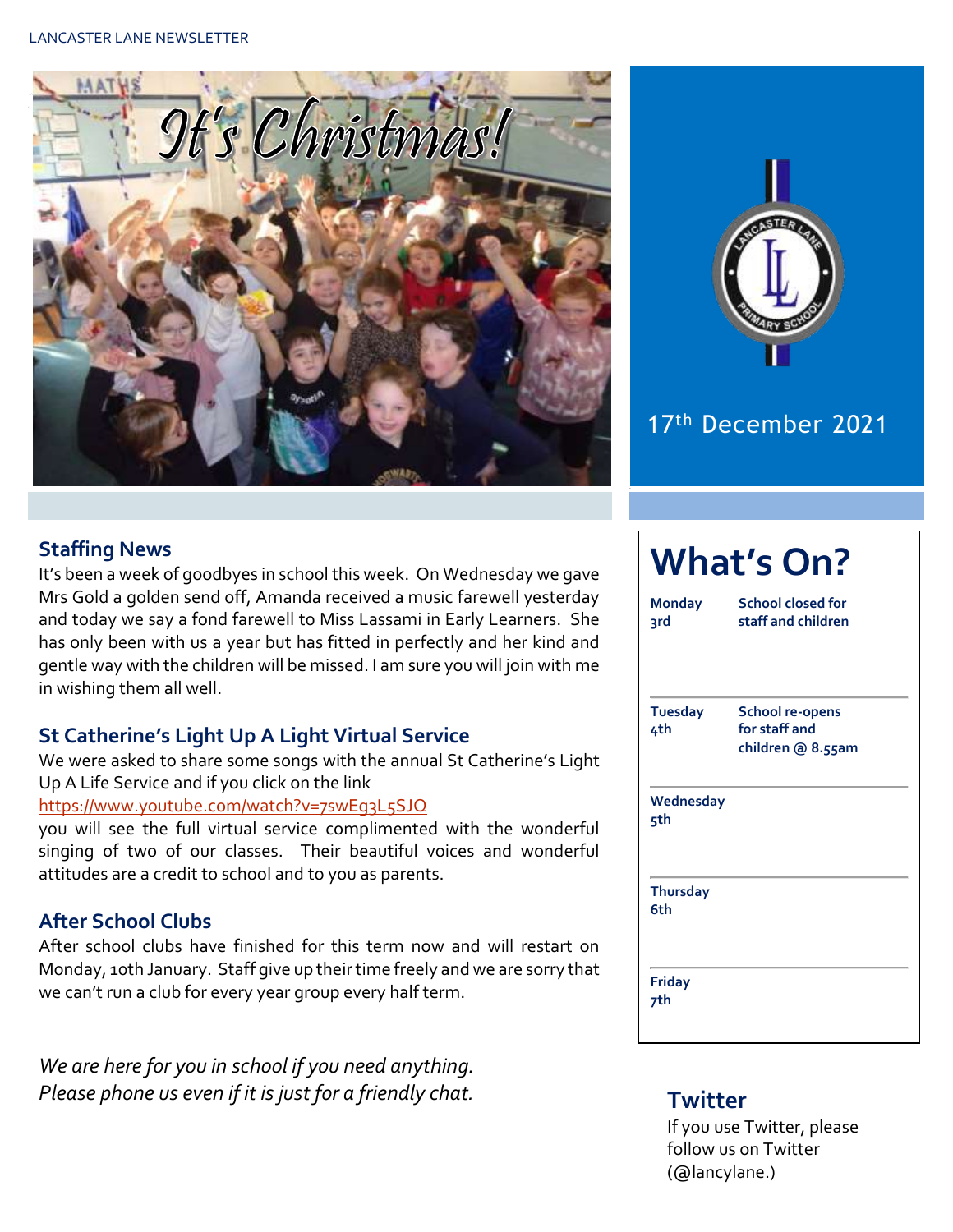

#### **Christmas Plays**

These are on the class pages of the website (www.lancasterlane-schoo.ik.org) Go to **About Us** and then choose **Classes**. The guitar, recorder and brass concerts are also available to view. A special thank you must go to Mrs Watson who inspired us all once again with her musical talents.

#### **Fabulous Achievement**

When Mr Metcalfe taught Ben's sister, he promised her he would join her on her 50th Park Run. This took place in Blackburn a few weeks ago and we are equally proud of them both.

#### **PE Days**

From January, Reception will now do PE on a Monday and not a Thursday.

#### **Thank you**

I would like to take this opportunity to say thank you to all the staff in school who have gone above and beyond every single day for the children in school. Yes it can be argued that that is their job, but I am so fortunate to have a brilliant team who see every obstacle as a challenge to be met, who want every day to count for every pupil and who work tirelessly to ensure that the children have the chance to experience so many fun, varied and enjoyable opportunities whatever life may throw at us. To each and every one of them I am extremely grateful for everything they do and could not be a prouder Head Teacher.

#### **Season's Greetings**

On behalf of the staff and governors we wish the children and their families a very happy, safe and relaxing Christmas and a very happy New Year.

**And finally…** To a joyful present and a well remembered past, best wishes for a Happy New Year.

#### **Online Safety**

If your child is receiving an electronic device for Christmas from which they can go online, please make sure you set parental controls, put in place boundaries for use and supervise the games and apps they use.

#### **Head Lice**

Over the holidays PLEASE check and treat your child's head for nits / eggs. The only way we can stop nits from coming into school is if every single family does this.